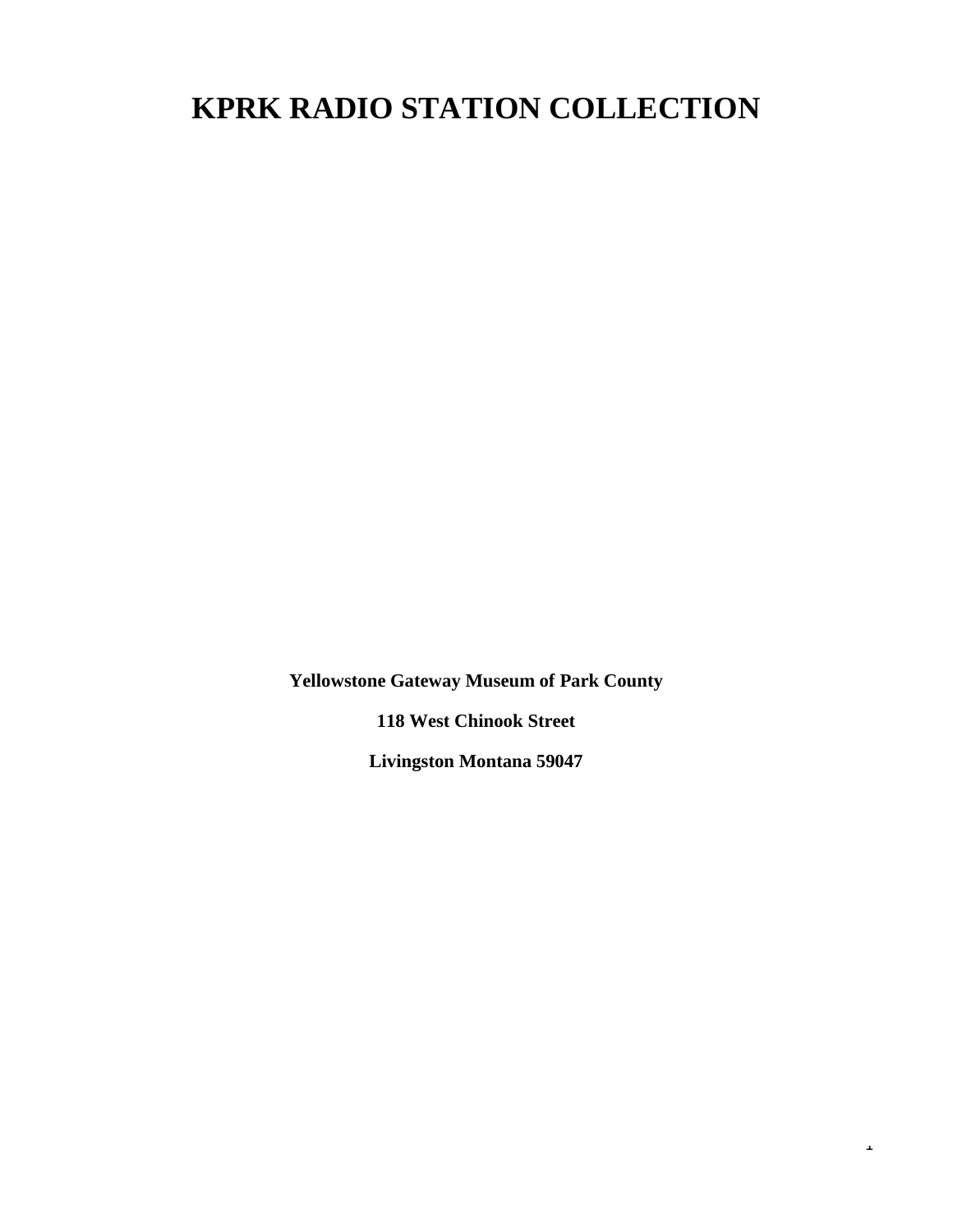# **KPRK RADIO STATION COLLECTION**

**PROVENANCE:** The KPRK Radio Station Collection was donated by Jann Holter Berntsen, owner of KPRK from 1985 to 1999, to the museum in 2017.

#### **ACCESS:**

The collection is open for research. This pdf document can be searched online by simultaneously hitting keys Control and F.

**In Box 3 the collection includes an envelope of three folders containing job applications and resumes. Due to the personal information contained in this material it is restricted.**

#### **OWNERSHIP:**

Literary rights and copyrights have been assigned to the Yellowstone Gateway Museum of Park County.

## **PUBLICATION RIGHTS:**

All requests for permission to publish, reproduce, or quote from material in the collection should be discussed with the appropriate librarian or archivist. Permission for publication may be given on behalf of the Yellowstone Gateway Museum of Park County as the owner of the physical item. It is not intended to include or imply permission of the copyright holder, which also must be obtained by the customer. The Museum does not assume any responsibility for infringement of copyright or publication rights of the manuscript held by the writer, heirs, donors, or executors. Reproduction restrictions are decided on a case-by-case basis.

### **PREFERRED CITATION:**

[Identification of item], KPRK Radio Station Collection, Yellowstone Gateway Museum of Park County, Livingston, Montana.

### **SIZE:**

Number of manuscript boxes: 3 Oversize: 1 folder Audio Visual: 2 boxes Photographs: 38 folders Objects: 37

### **PROCESSED BY:** Ellen Zazzarino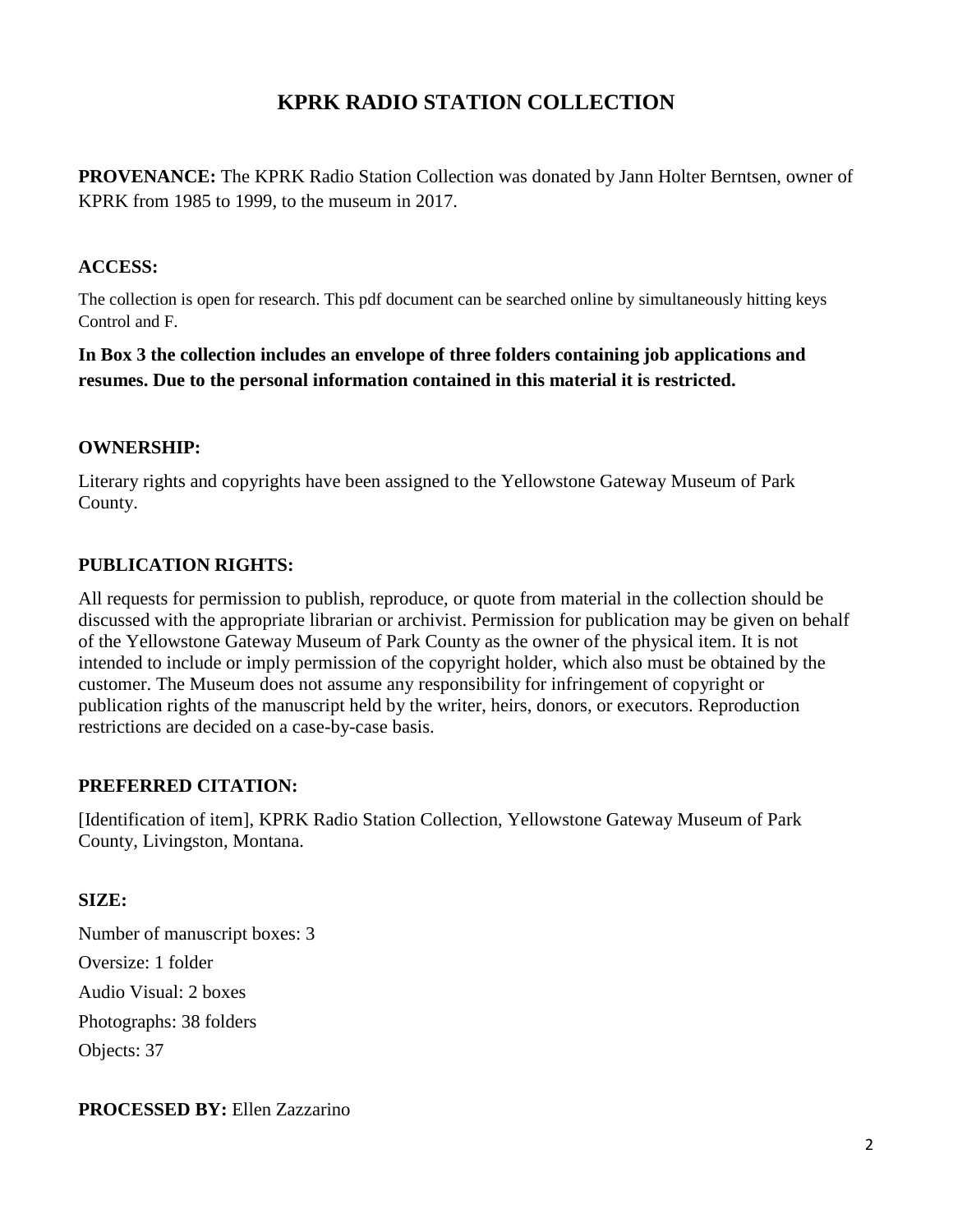# **KPRK RADIO STATION COLLECTION HISTORICAL NOTE**

Paul McAdam was the founder of KPRK. He operated the station under the corporate title of his theatre chain Yellowstone Amusement Company. John Boor was the first manager and assisted in the construction of the building. KPRK began broadcasting on Jan. 9, 1947 as the fourth post-war station to broadcast in Montana.

Around 1962 Paul McAdam sold the station to his salesman, Jack Hinman, and his wife Roberta "Bobbi" Hinman. The Hinmans operated the station under the corporate name KPRK, Inc until 1978, when Jack Hinman died. Bobbi Hinman sold the station to William L. "Bill" Holter. From his college days forward, Bill Holter worked in broadcasting. He owned KYLT Missoula, KBLL Helena, and KLTZ Glasgow. Holter was also involved in television in Great Falls. By 1985, Bill Holter convinced his thirty-one-yearold daughter, Jann Holter Berntsen, to become the owner and manager of KPRK. Her husband Dean Berntsen became the afternoon radio announcer. A staff of eight employees operated the live radio station, which signed on at 5:30 AM or 6:00 AM and signed off at midnight.

One of the most popular shows was Swap Shop, a live program allowing people to call the radio station in order to sell or giveaway whatever they wanted. KPRK sponsored local events and covered local sports. One of Jann Holter Berntsen's major accomplishments was to apply for and receive the FCC authority to boost the nighttime power from 250 to 1,000 watts. This meant that they were able to reach a larger audience for the station's local sports programming.

In 1999 Jann Holter Berntsen sold KPRK. The transmitter and the tower continue to operate but no programming originates from the Livingston station. The building was designed by Missoula architect William Fox and was designated on the National Register for Historical Places on Sept. 5, 1979. Townsquare Media Group, located in Bozeman now owns the building.

Bill Holter died in 2005.

# **SCOPE AND CONTENT NOTE**

The material in the collection consists of the KPRK business records from 1946-2017. The collection is organized by subject in chronological order. The business records range from the initial planning and investment for the opening of KPRK to the closure and sale of the radio station. Audio-visual materials consist of recordings of broadcasts and events. The photographs document the history of KPRK from the construction of the building to the final days before the station is sold in 1999.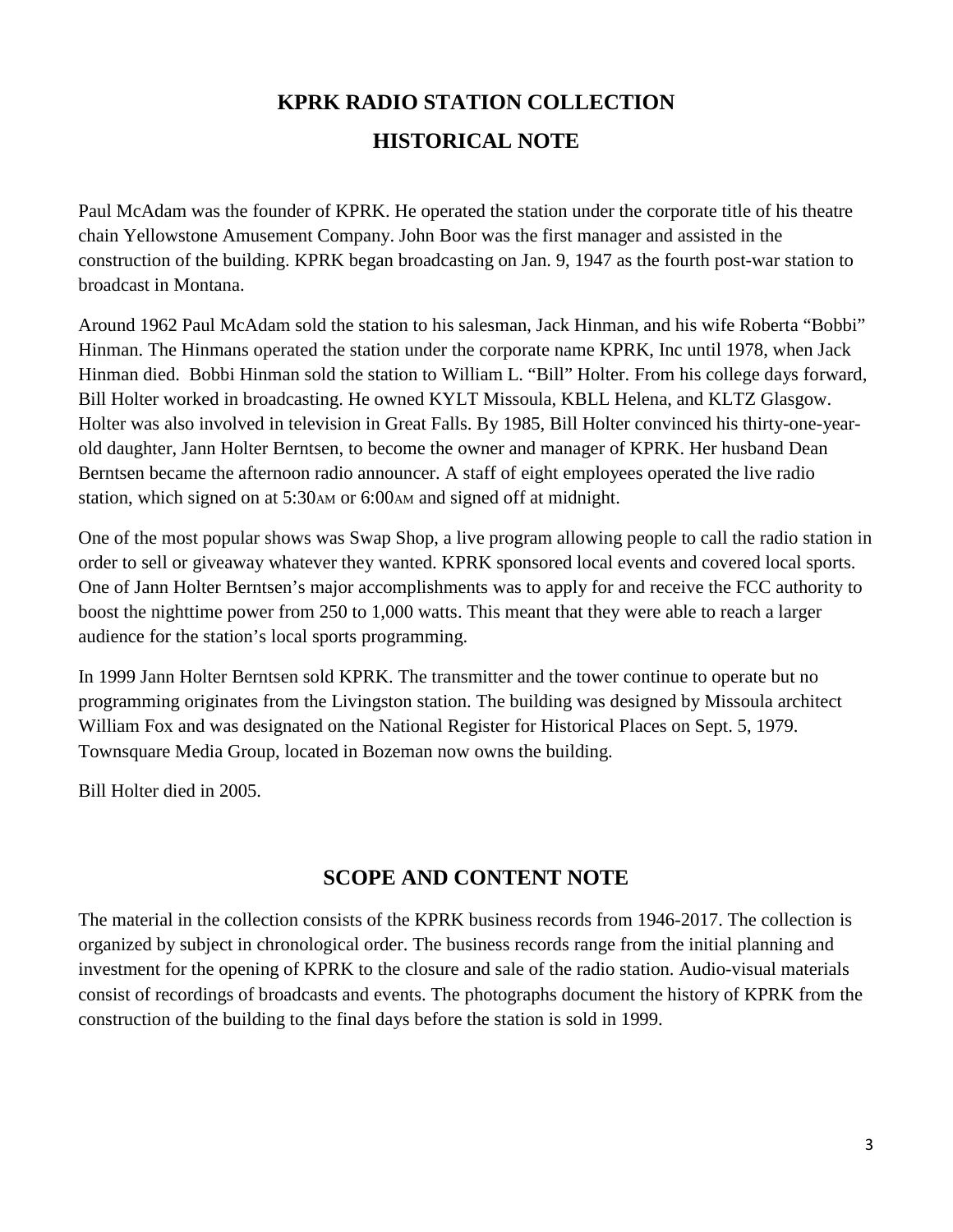# **KPRK RADIO STATION COLLECTION SERIES DESCRIPTION**

#### **SERIES 1 BUSINESS RECORDS 1946-2017 BOX 1-3, 1 NOTEBOOK**

The papers in the series comprise business records that document the daily operations of the radio station. The subjects include financial, legal, promotional, customer relations, advertising, Park County issues, subscription services, and equipment. The series contains agreements and communications with the Federal Communication Commission (FCC), agreements for subscription services with American Society of Composers, Authors and Publishers; Broadcast Music Inc.; and United Press International. KPRK was actively involved with Park County residents. This is documented by the customer and ranch surveys and the records of issues in the county. The radio station sponsored local events and held promotional contests, which is documented in the papers.

## **The series includes an envelope of three folders containing job applications and resumes. Due to the personal information contained in this material it is restricted.**

#### **SERIES 2 OVERSIZE 1999, NOT DATED FOLDER 1**

The series contains blueprints of the radio tower and the state highway right-of-way. In addition a Sony ad features the KPRK building and an enlarged copy of a newspaper article featuring photo of Bill Holter and Jan Holter Lambert Berntsen.

#### **SERIES 3 AUDIO VISUAL 1947-1989 AV BOX 1-2**

Audio cassettes and reel to reel tapes comprise the series. The reel-to-reel tapes document the opening broadcast in 1947 along with guests and events. The cassettes contain advertising, guests, and events.

#### **SERIES 4 PHOTOGRAPHS 1947-1997**

The series comprises photographs that span the construction of the KPRK Building to the sale of the radio station in 1999. The photographs include images of the various station owners and employees, events hosted by KPRK, interior renovations, flooding around the station, and local events. Black and white and color photographs document the history of KPRK. Please note that a representative number of photographs in each subject folder are cataloged and digitized and available in PastPerfect at the museum.

#### **SERIES 5 OBJECTS 1938-2001**

The objects comprise audio equipment, signs, promotional gifts, a plaque, and vinyl records. The audio equipment, cassette players, microphone, and radios provide insight into the radio technology from the 1940s to the 1990s. Please note the objects are cataloged and photographed and available in PastPerfect.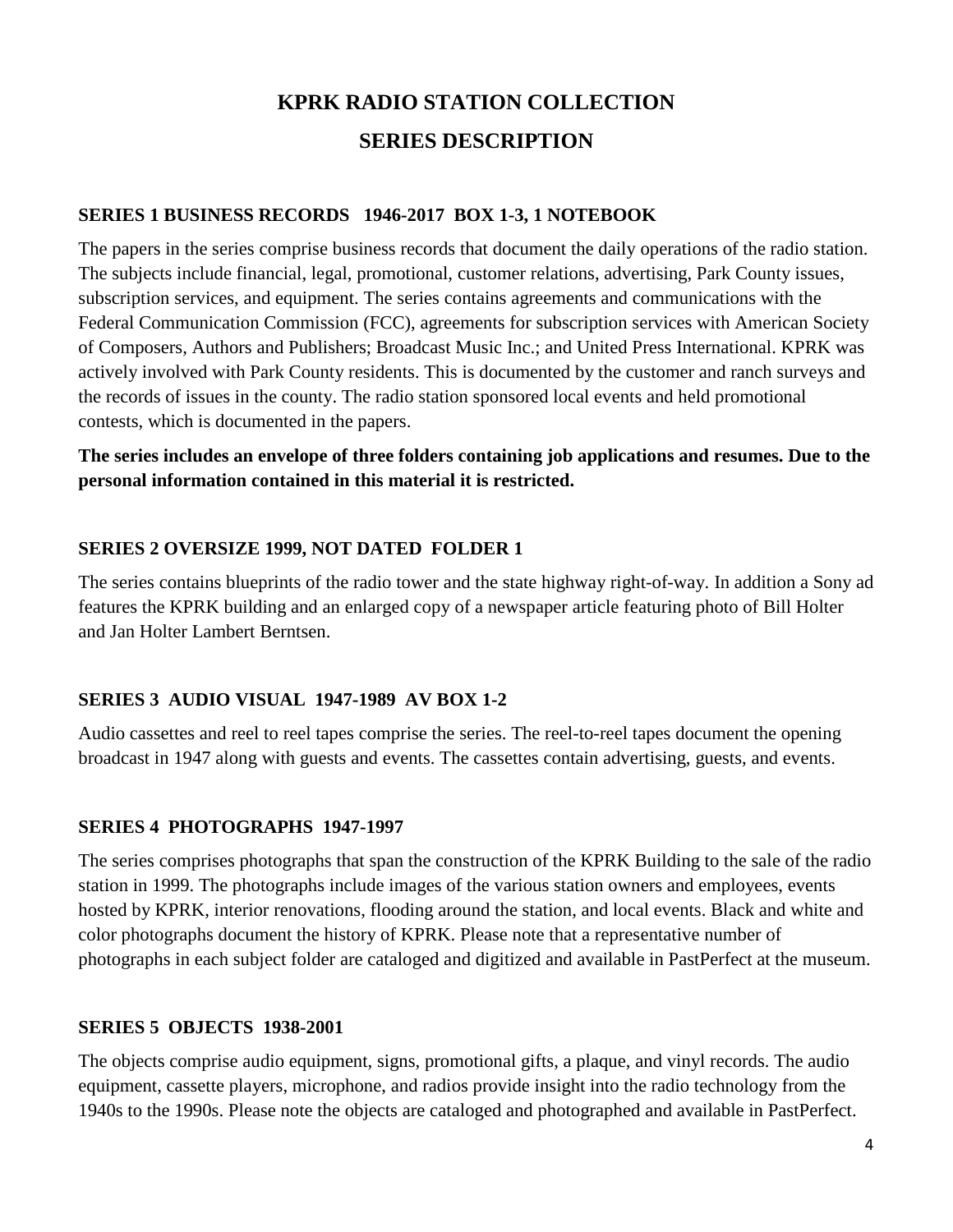# **KPRK RADIO STATION COLLECTION**

# **SERIES 1 BUSINESS RECORDS**

| Box 1            |                                                                                                                                                                               | <b>Dates</b>  |
|------------------|-------------------------------------------------------------------------------------------------------------------------------------------------------------------------------|---------------|
| FF1              | Federal Communication Commission (FCC): application for standard<br>broadcasting license                                                                                      | Dec. 1946     |
| FF <sub>2</sub>  | Federal Communication Commission (FCC): specified hours extended,<br>telegrams, letters, application                                                                          | 1959-1958     |
| FF3              | Federal Communication Commission (FCC): application for transfer                                                                                                              | 1963          |
| FF4              | Federal Communication Commission (FCC), Intermountain Network Inc.,<br>Keystone Broadcasting System: letters, agreements                                                      | 1965-1975     |
| FF <sub>5</sub>  | Federal Communication Commission (FCC) – license renewal: letters,<br>applications                                                                                            | 1967-1970     |
| FF <sub>6</sub>  | Federal Communication Commission (FCC), Department of Defense:<br>Basic Emergency Broadcast System Plan                                                                       | 1967-1970     |
| FF7              | Federal Communication Commission (FCC) – Basic Emergency<br>Broadcast System: memos, reports, order, update, organizational chart,<br>bulletin                                | 1967-1972     |
| FF <sub>8</sub>  | Federal Communication Commission (FCC): letters sent                                                                                                                          | 1969          |
| FF9              | Federal Communication Commission (FCC): composite week schedules,<br>letters                                                                                                  | 1970-1973     |
| <b>FF10</b>      | Federal Communication Commission (FCC): public notices                                                                                                                        | 1971-1974     |
| <b>FF11</b>      | Federal Communication Commission (FCC): composite week schedules,<br>feeding schedules, and program logs, letters                                                             | 1972-1974     |
| FF <sub>12</sub> | Federal Communication Commission (FCC): procedure manuals                                                                                                                     | 1972, 1974    |
| FF <sub>13</sub> | Federal Communication Commission (FCC): technical logs, work sheets                                                                                                           | 1973          |
| <b>FF14</b>      | Federal Communication Commission (FCC): license renewal application,<br>equipment proof of performance report                                                                 | Dec. 1973     |
| FF <sub>15</sub> | Federal Communication Commission (FCC): community needs survey,<br>report, notice of inquiry and proposed rule making, index cards filled out<br>by public prioritizing needs | 1973-1976     |
| FF <sub>16</sub> | Federal Communication Commission (FCC) – Public Notice: copywriter<br>National Association of Broadcasters announcement                                                       | 1974-1977     |
| FF <sub>17</sub> | Federal Communication Commission (FCC): proof of performance reports                                                                                                          | Sept.12, 1975 |
|                  |                                                                                                                                                                               |               |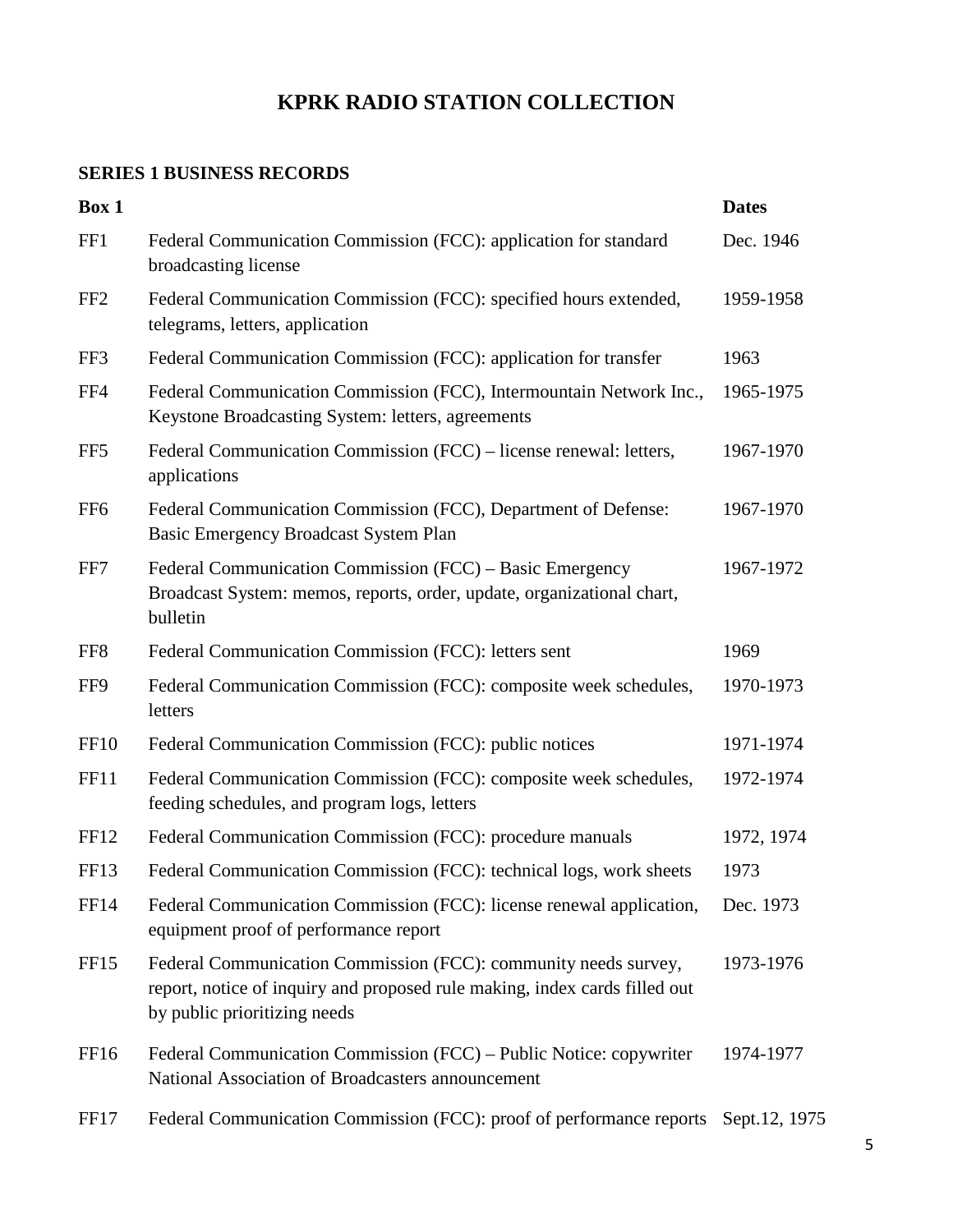| Box 1            |                                                                                                                                              | <b>Dates</b>  |
|------------------|----------------------------------------------------------------------------------------------------------------------------------------------|---------------|
| <b>FF18</b>      | Federal Communication Commission (FCC): composite week schedules,<br>program and technical logs, notices                                     | 1975-1976     |
| <b>FF19</b>      | Federal Communication Commission (FCC): "Interpreting the FCC Rules<br>and Regulations" article with handwritten notes                       | Mar. 1976     |
| <b>FF20</b>      | Federal Communication Commission (FCC): license renewal application,<br>letters, notices                                                     | 1976-1982     |
| FF <sub>21</sub> | Federal Communication Commission (FCC): application for transfer of<br>control of KPRK, new ownership report                                 | 1978          |
| <b>FF22</b>      | Federal Communication Commission (FCC): amendment to the transfer<br>transferee's portion of the application for transfer of control of KPRK | Oct. 1978     |
| FF <sub>23</sub> | Federal Communication Commission (FCC): license renewal application<br>form and exhibits, ownership report forms                             | 1979          |
| FF24             | Federal Communication Commission (FCC): petition for FM rulemaking<br>for Livingston to delete channel 249 and add channel 248               | 1979          |
| FF <sub>25</sub> | Federal Communication Commission (FCC): letters, reports, memos,<br>ownership report                                                         | 1979-1980     |
| <b>FF26</b>      | Federal Communication Commission (FCC): Federal Emergency<br>Management Agency Outdoor Warnings System Guide                                 | Mar. 1, 1980  |
| FF <sub>27</sub> | Audience Comments: letters, clippings, list of civic and fraternal<br>organizations in Livingston                                            | ca. 1966-1970 |
| FF <sub>28</sub> | Correspondence sent and received                                                                                                             | 1967-1975     |
| <b>FF29</b>      | Correspondence received                                                                                                                      | 1967-1976     |
| <b>FF30</b>      | Public response to FCC public notice, FCC public announcements                                                                               | 1974          |
| <b>FF31</b>      | Public file: letters, complaints                                                                                                             | 1974-1978     |
| <b>FF32</b>      | Letters, brochure, business retention and expansion project report,<br>registration forms                                                    | 1977-1996     |
| FF33             | Public file: letters                                                                                                                         | 1978          |
| FF34             | Public file: letters                                                                                                                         | 1978          |
| FF35             | Public file: letters                                                                                                                         | 1980-1981     |
| FF36             | Ranch surveys                                                                                                                                | ca. 1965-1975 |
| FF37             | Ranch surveys                                                                                                                                | not dated     |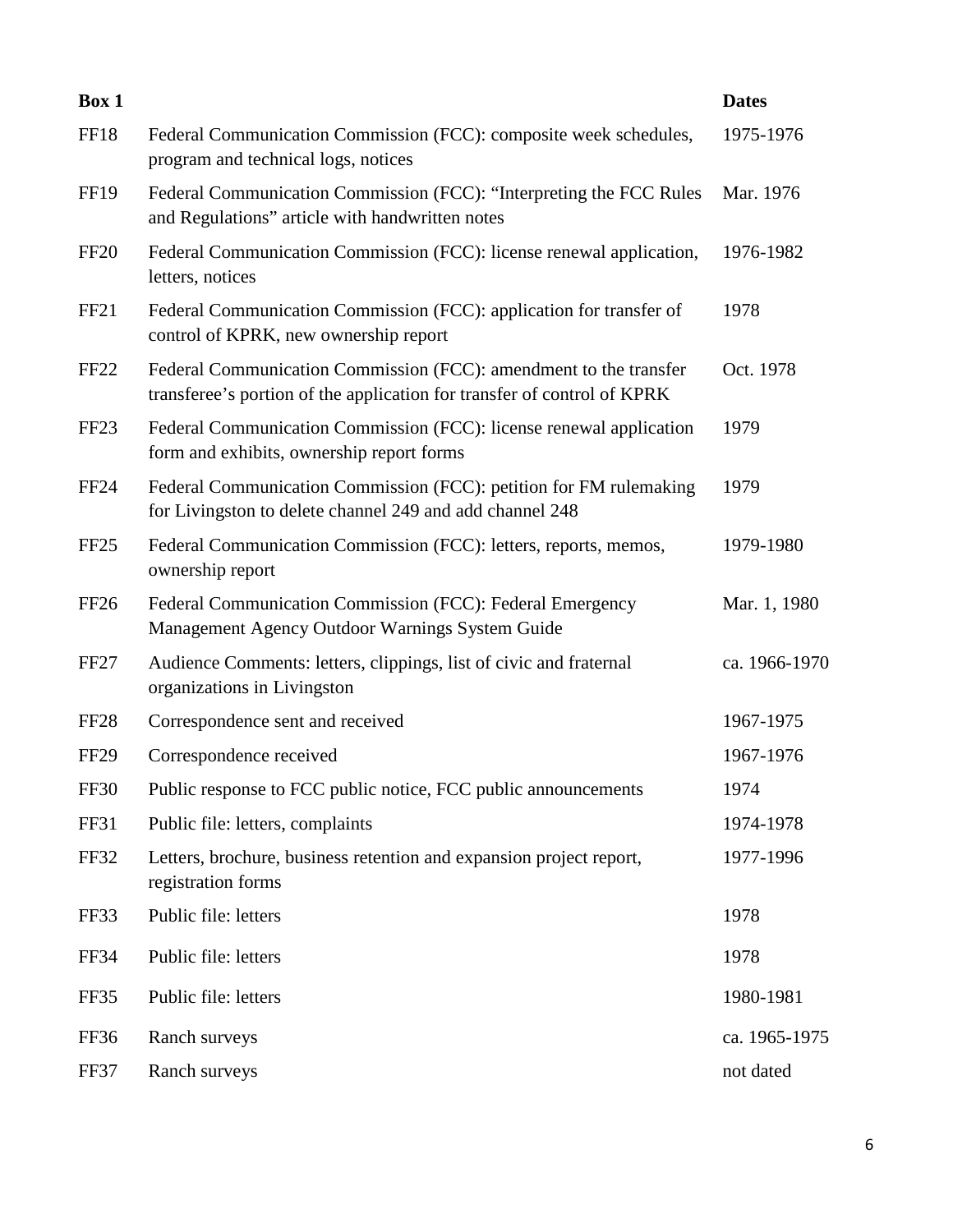| Box 1            |                                                                                                                                                       | <b>Dates</b>   |
|------------------|-------------------------------------------------------------------------------------------------------------------------------------------------------|----------------|
| FF38             | Community needs survey: public surveys, list of civic and fraternal<br>organizations in Livingston, index cards filled out by public                  | 1971-1976      |
| <b>FF39</b>      | Program questionnaire                                                                                                                                 | ca. 1975       |
| <b>FF40</b>      | Program questionnaire                                                                                                                                 | ca. 1975       |
| <b>FF41</b>      | Park County issues/problems: letters, radio script, Stop Allenspur<br>Committee brochure and info                                                     | 1974-1977      |
| <b>FF42</b>      | Pen and ink drawing of the KPRK call-letters, with the two "K"s depicted<br>as high-heeled cowboy boots (2017.039.0101)                               | 1983           |
| Box 2            |                                                                                                                                                       | <b>Dates</b>   |
| FF1              | Three Greatest Problems in Livingston: public comment on index cards                                                                                  | ca. 1976       |
| FF <sub>2</sub>  | <b>Community Leaders Survey</b>                                                                                                                       | Mar.- May 1978 |
| FF3              | Arctic Radio Club: letter from Sweden regarding radio signals, cassette<br>tape, color photos, info page                                              | Aug. 1, 1995   |
| FF4              | Letter regarding transmission in Finland                                                                                                              | Jan. 7, 1999   |
| FF <sub>5</sub>  | Yellowstone Amusement Co.: construction application, tower construction<br>agreement and letter, water pipeline notes and letter, plat map with notes | 1946           |
| FF <sub>6</sub>  | Graybar Electric Co.: equipment proposal, letter                                                                                                      | 1946           |
| FF7              | Coverage map                                                                                                                                          | ca. 1958       |
| FF <sub>8</sub>  | Engineering proposal for increase of power                                                                                                            | Nov. 1959      |
| FF9              | Gates Radio Co.: equipment proposals, letters                                                                                                         | 1961           |
| <b>FF10</b>      | Equipment proof of performance reports                                                                                                                | 1963-1972      |
| <b>FF11</b>      | State Highway Commission of Montana: use permit rental invoices                                                                                       | 1970-1977      |
| FF12             | Flood: handwritten notes on water rising from 1967-1975                                                                                               | ca. 1975       |
| FF13             | Program and technical logs                                                                                                                            | Dec. 17, 1978  |
| FF14             | Frequency Measuring Service Inc.: memo, letter notes                                                                                                  | Jan. 1980      |
| FF15             | Historical Preservation Certification Application: letters, application,<br>floor plans, article, memo, photos                                        | 1980           |
| FF <sub>16</sub> | Spot, newscast and program rates, clipping                                                                                                            | 1947           |
| FF17             | Investment in radio station: list of payments sent, receipts                                                                                          | ca. 1949       |
| FF17A            | Fundraising for "Thanksgiving Tragedy": copies of checks, photo of<br>crosses, text                                                                   | 1957           |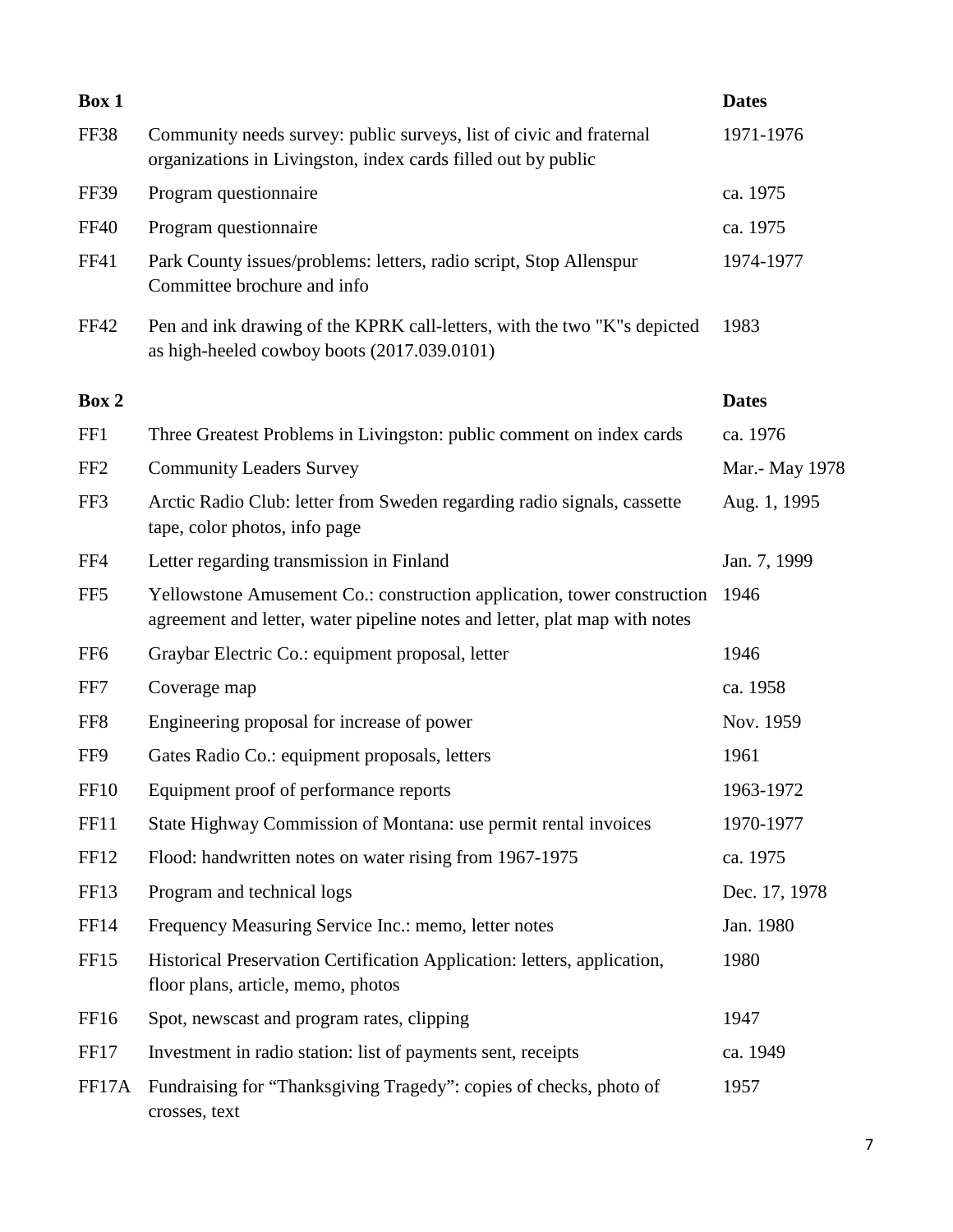| Box 2            |                                                                                                               | <b>Dates</b>      |
|------------------|---------------------------------------------------------------------------------------------------------------|-------------------|
| FF18             | Figures from sales management survey of buying power for Livingston<br>and Bozeman                            | June 10, 1964     |
| FF <sub>19</sub> | Advertising slots sold, advertising promo                                                                     | ca. 1978          |
| <b>FF20</b>      | Holter Broadcasting Corp.: escrow document, letters                                                           | July - Aug. 1979  |
| FF21             | Financial: letters, invoices                                                                                  | 1979-1980         |
| FF <sub>22</sub> | Rate cards, blank forms                                                                                       | ca. 1984          |
| FF <sub>23</sub> | Rate cards                                                                                                    | 1985, 1993        |
| FF24             | Weekly review sheets, monthly billing projection                                                              | not dated         |
| FF <sub>25</sub> | Saturday – Sunday sign-on shift information                                                                   | not dated         |
| FF <sub>26</sub> | Havre Broadcasters agreement                                                                                  | Mar. 2, 1946      |
| FF <sub>27</sub> | Certificate of property location, diagrams, notes                                                             | 1946, 1963        |
| FF <sub>28</sub> | <b>Subscription Services: contracts letters</b>                                                               | 1946              |
| FF <sub>29</sub> | Press Association Inc.: contract, letters                                                                     | Dec. 1948         |
| <b>FF30</b>      | Broadcast Program Syndicate: letter, agreement                                                                | Aug. - Sept. 1949 |
| <b>FF31</b>      | American Society of Composers, Authors and Publishers: agreements,<br>letters, statements                     | 1960-1972         |
| <b>FF32</b>      | American Society of Composers, Authors and Publishers: agreements,<br>letters, statements, deductions         | 1972-1973         |
| FF33             | American Society of Composers, Authors and Publishers: agreements,<br>letters, statements, deductions, survey | 1974-1977         |
| <b>FF34</b>      | American Society of Composers, Authors and Publishers: letters                                                | 1978-1980         |
| FF35             | Broadcast Music Inc.: agreements, letters, memos, worksheet calculations,<br>audits                           | 1962-1978         |
| FF36             | Broadcast Music Inc.: statements of license fee, letters, license, receipt,<br>invoices                       | 1972-1980         |
| FF37             | Broadcast Music Inc.: statement of license fee, notes                                                         | 1976              |
| <b>FF38</b>      | National Association of Broadcasters: radio - television program log<br>recommendations, letters              | 1968-1971         |
| FF39             | National Association of Broadcasters: memos                                                                   | 1975-1978         |
| <b>FF40</b>      | National Association of Broadcasters: legal dept. infringement of coverage<br>map copyrights notice           | Feb. 1977         |
| FF41             | National Association of Broadcasters: "Radio in 1985" report                                                  | Mar. 1977         |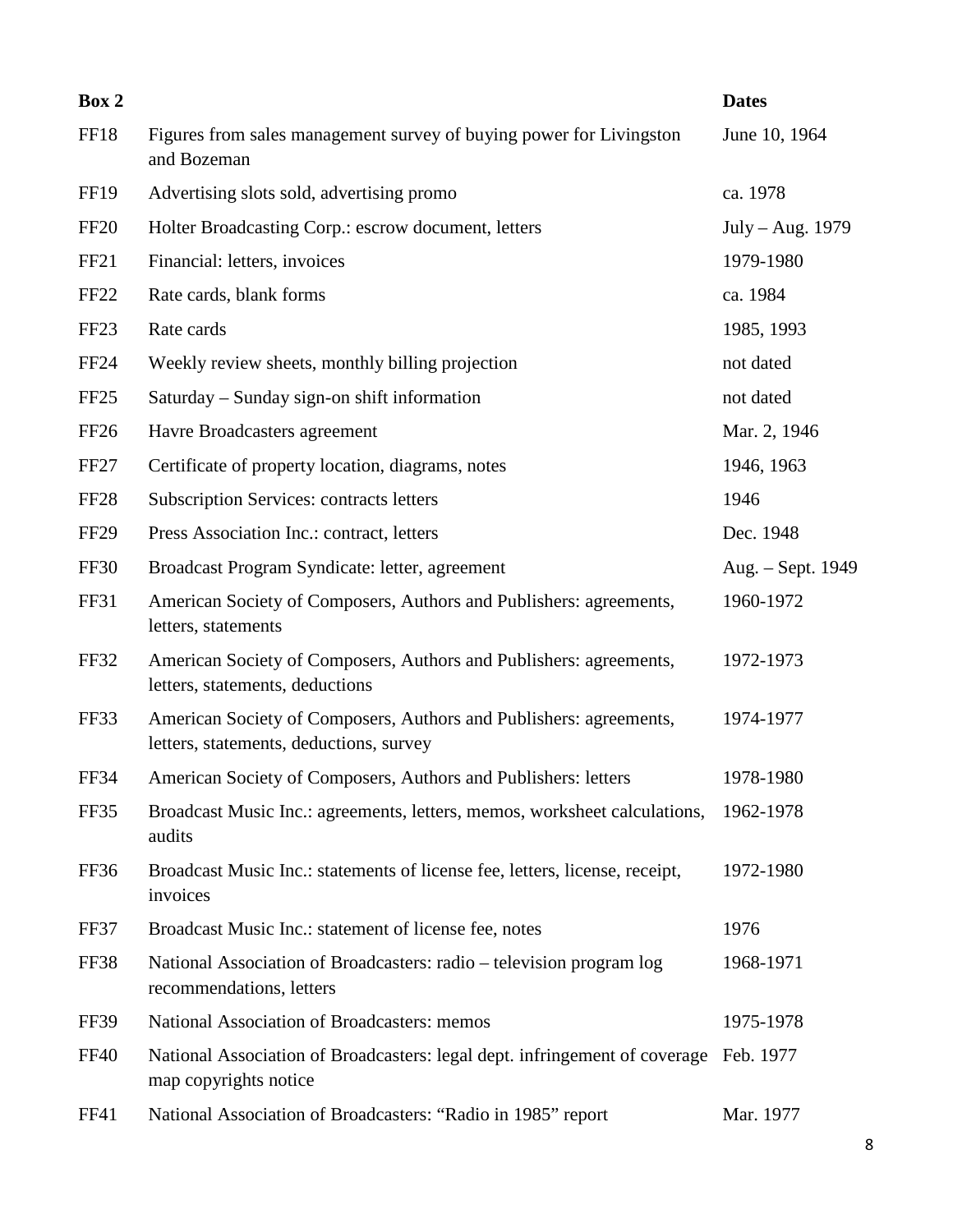| Box 2            |                                                                                                                                                     | <b>Dates</b>    |
|------------------|-----------------------------------------------------------------------------------------------------------------------------------------------------|-----------------|
| <b>FF42</b>      | National Association of Broadcasters: "Ready if You Are" comprehensive<br>industry-wide survey                                                      | 1978            |
| <b>FF43</b>      | National Association of Broadcasters - code authority review service: letter, 1978-1979<br>commercial script request, program log copies, tip sheet |                 |
| <b>FF44</b>      | SESAC Inc.: letters, agreement, memo                                                                                                                | 1964-1966, 1974 |
| <b>FF45</b>      | United Press International: service reports, letters, agreements, brochure,<br>notes, network client list                                           | 1971-1978       |
| FF46             | United Press International: letters, service reports                                                                                                | 1978-1980       |
| <b>FF47</b>      | Radio Advertising Bureau: promotional ads                                                                                                           | ca. 1970s       |
| <b>FF48</b>      | Radio Advertising Bureau: "Sounds of Success" brochure on advertising                                                                               | 1986-1987       |
| <b>FF49</b>      | Kay-tee Productions Radio Continuity Service: selling tips, promotions<br>booklet                                                                   | Nov. 1982       |
| <b>FF50</b>      | Kay-tee Productions Radio Continuity Service: selling tips, promotions<br>booklet                                                                   | Dec. 1993       |
| FF51             | Kay-tee Productions Radio Continuity Service: selling tips, promotions<br>booklet                                                                   | Jan. 1994       |
| FF52             | Kay-tee Productions Radio Continuity Service: selling tips, promotions<br>booklet                                                                   | Feb. 1994       |
| FF <sub>53</sub> | Promotions/advertising: list of businesses, invoices, scripts, Livingston<br>Chamber members list, notes                                            | 1986-1989       |
| FF54             | Promotions/advertising: script, invoices, letters                                                                                                   | 1986-1990       |
| FF55             | Promotional cardboard displays of postcard of building                                                                                              | ca. 1950-1960s  |
| <b>FF56</b>      | Promotional postcards of building                                                                                                                   | undated         |
| <b>FF57</b>      | Promotional cards                                                                                                                                   | ca. 1960s       |
| <b>FF58</b>      | Copyright for ads                                                                                                                                   | 1978            |
| <b>FF59</b>      | KYLT and KZOQ Missoula: promotional coupon book                                                                                                     | 1985            |
| <b>FF60</b>      | 40 <sup>th</sup> birthday ads                                                                                                                       | ca. 1987        |
| Notebook 1       |                                                                                                                                                     |                 |
|                  | William B. Tanner Company "Instant Library Service" notebook for                                                                                    | not dated       |

programming and sales (2017.039.0043)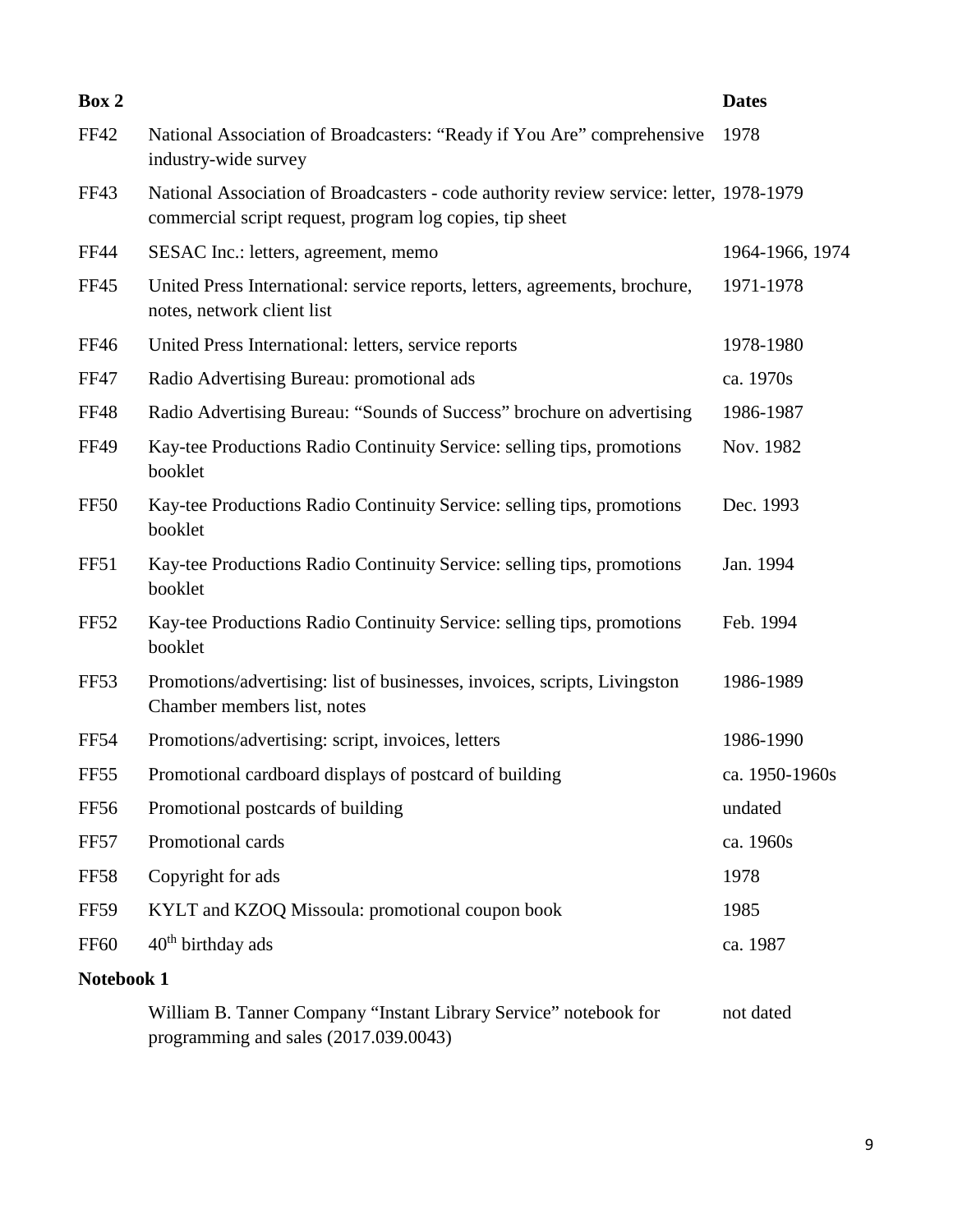| Box 3            |                                                                                                                                                    | <b>Dates</b>     |
|------------------|----------------------------------------------------------------------------------------------------------------------------------------------------|------------------|
| FF1              | Publicity: newspaper clippings, articles (originals and copies)                                                                                    | 1947-2003        |
| FF <sub>2</sub>  | "As Advertised on KPRK" cards                                                                                                                      | ca. 1950s-1960s  |
| FF3              | Publicity and advertising scrapbook: letters, public notice, scripts,<br>clippings, coverage map                                                   | 1951-1965        |
| FF4              | Sponsor thank you cards                                                                                                                            | ca 1960s         |
| FF <sub>5</sub>  | "Swap Shop" program postcard (blank)                                                                                                               | ca 1960s         |
| FF <sub>6</sub>  | "Congratulations You're a Winner" postcards (blank)                                                                                                | ca 1960s         |
| FF7              | Promotional cards with ads, wind-chill chart                                                                                                       | ca 1960s         |
| FF8              | "Local groups who appeared over KPRK" P.A. program announcements<br>text, music record/studio production music (blank forms)                       | ca 1974          |
| FF9              | Christmas Goodie booklets                                                                                                                          | 1989, not dated  |
| FF <sub>10</sub> | "Girls' Basketball Tournament Funbook"                                                                                                             | 1994, 1996       |
| <b>FF11</b>      | "Dashboard News"                                                                                                                                   | ca 1995          |
| <b>FF12</b>      | "Dashboard News" blank stationary                                                                                                                  | ca. 1995         |
| FF13             | "Fair Time Fun Book"                                                                                                                               | July 26-29, 1995 |
| <b>FF14</b>      | Promotional/blank forms" original copy art, advertising                                                                                            | ca. 1996         |
| FF <sub>15</sub> | Promotional advertising: bumper sticker, ticket                                                                                                    | 1996-1997        |
| FF16             | Celebrating 50 Years stickers, thanks for listening stickers                                                                                       | 1997             |
| FF17             | Vintage radio wine labels/stickers                                                                                                                 | not dated        |
| FF18             | Vintage radio wine labels/stickers                                                                                                                 | not dated        |
| FF19             | "Bubba's Coming Home" scrapbook (exchange between Livingston, MT<br>and Livingston, TX): clippings, senate resolution, list of items to send to TX | 1989             |
| FF <sub>20</sub> | Livingston, MT exchange with Livingston, TX: promotional material for<br>Penwaugh Resort winners                                                   | 1989             |
| FF <sub>21</sub> | Livingston, MT exchange with Livingston, TX: certificate of flag presented 1989<br>to Livingston, list of items given to Texas, program schedule   |                  |
| FF <sub>22</sub> | Livingston, MT exchange with Livingston, TX: senate resolution (original<br>and copy)                                                              | 1989             |
| FF <sub>23</sub> | Livingston, MT exchange with Livingston, TX: newspaper articles,<br>clippings                                                                      | 1989             |
| FF <sub>24</sub> | Park County – construction of City and County Building: agreement,<br>statement                                                                    | 1972-1974        |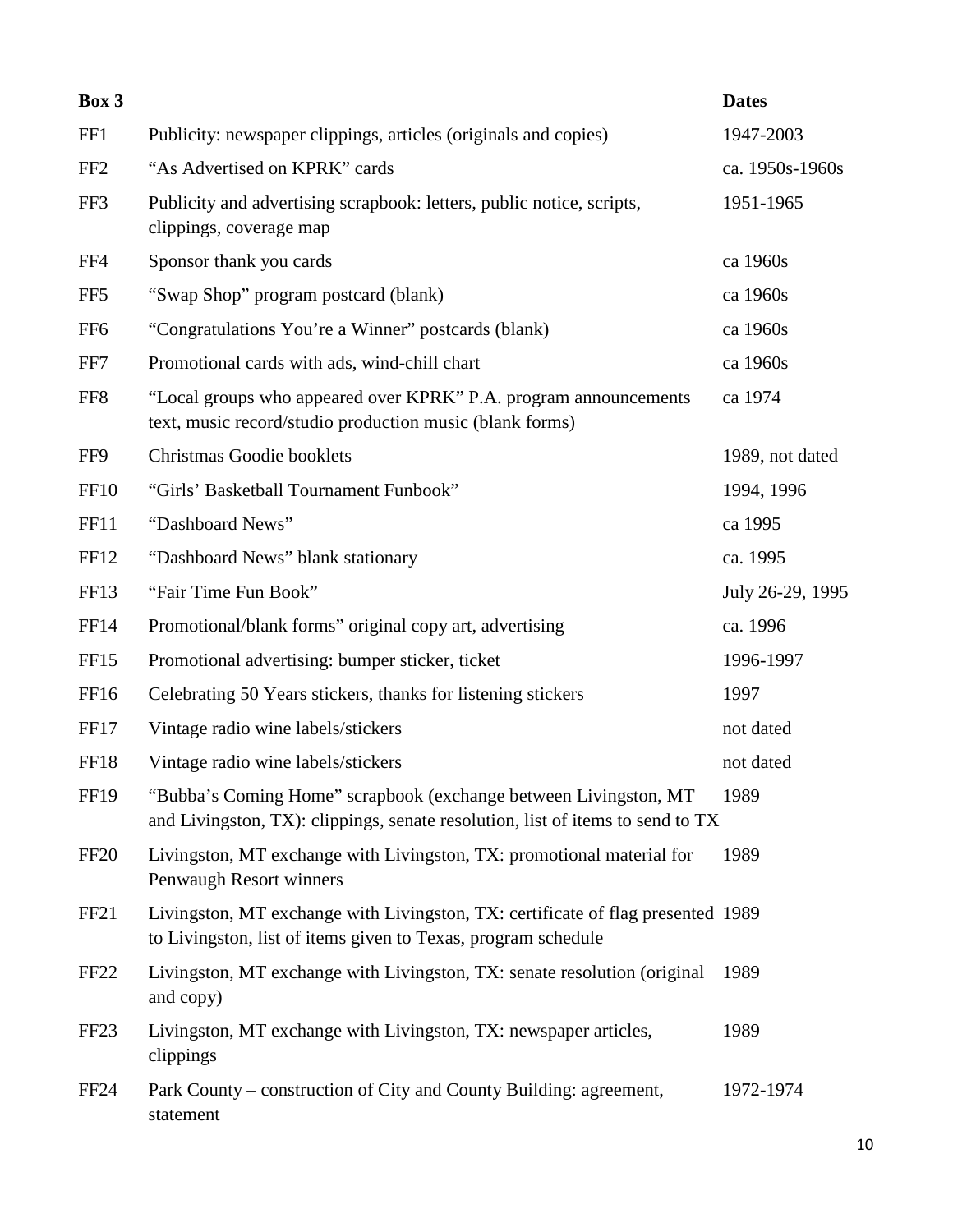| Box 3            |                                                                                                                                                                                          | <b>Dates</b>                    |
|------------------|------------------------------------------------------------------------------------------------------------------------------------------------------------------------------------------|---------------------------------|
| FF <sub>25</sub> | Park County – Bridger Canyon Developers: clipping, letter, radio editorial<br>text, newsletter                                                                                           | Dec. 1973                       |
| FF <sub>26</sub> | Park County – Resolution No. 62, regulating all licensing, gaming                                                                                                                        | July 22, 1974                   |
| FF <sub>27</sub> | Park County – Public Affairs: questions for mayoral debate, copyright<br>text, Lagoon Rehabilitation Committee list, clippings                                                           | 1976                            |
| <b>FF28</b>      | Park County – Livingston Depot Foundation: funding proposal, memo,<br>meeting program, letter, notes, article (copy)                                                                     | ca 1985-1986                    |
| <b>FF29</b>      | Park County – Crazy Mountain Railroad: Livingston to Wilsall passenger<br>rail service prospectus, letter                                                                                | ca 1987                         |
| <b>FF30</b>      | Park County – Livingston Memorial Hospital fundraising campaign:<br>agendas, meeting minutes, brochure, clippings, advertising text                                                      | 1987-1988                       |
| FF31             | Park County - Livingston Historic Walking Tour planning: town history,<br>brochure, meeting minutes, clipping (copy)                                                                     | ca 1988                         |
| FF32             | Montana Broadcasters Association: annual broadcasting awards and<br>banquet program                                                                                                      | June 21, 1989                   |
| FF33             | Blank stationary and envelopes                                                                                                                                                           | ca 1984                         |
| FF34             | Blank stationary and envelopes                                                                                                                                                           | ca 1997                         |
| FF35             | Jann Holter Berntsen (owner): note pad, business cards                                                                                                                                   | ca 1980s-1990s                  |
| FF36             | Veterans of Foreign Wars: Voice of Democracy certificate of merit                                                                                                                        | not dated                       |
| FF37             | W. L. "Bill" Holter: "In Honor of his 80 <sup>th</sup> birthday program and Armistice<br>Day speech (DVD), list of positions and awards                                                  | Nov. 11, 1968,<br>April 9, 2005 |
| <b>FF38</b>      | "History of Radio Broadcasting in Livingston, MT by Jann Holter Berntsen Nov. 12, 2012<br><b>DVD</b>                                                                                     |                                 |
| <b>FF39</b>      | "We Pause for Station Identification, Montana's Broadcasting Pioneers" by 2017<br>Bill Knowles: preview of upcoming publication with chapter on Livingston,<br>business cards, postcards |                                 |
|                  |                                                                                                                                                                                          |                                 |

# **BOX 3 ENVELOPE 1 RESTRICTED JOB APPLICATIONS**

| FF1             | Job applications, resumes | 1978-1979 |
|-----------------|---------------------------|-----------|
| FF <sub>2</sub> | Job applications, resumes | 1978-1979 |
| FF3             | Job applications, resumes | 1978-1979 |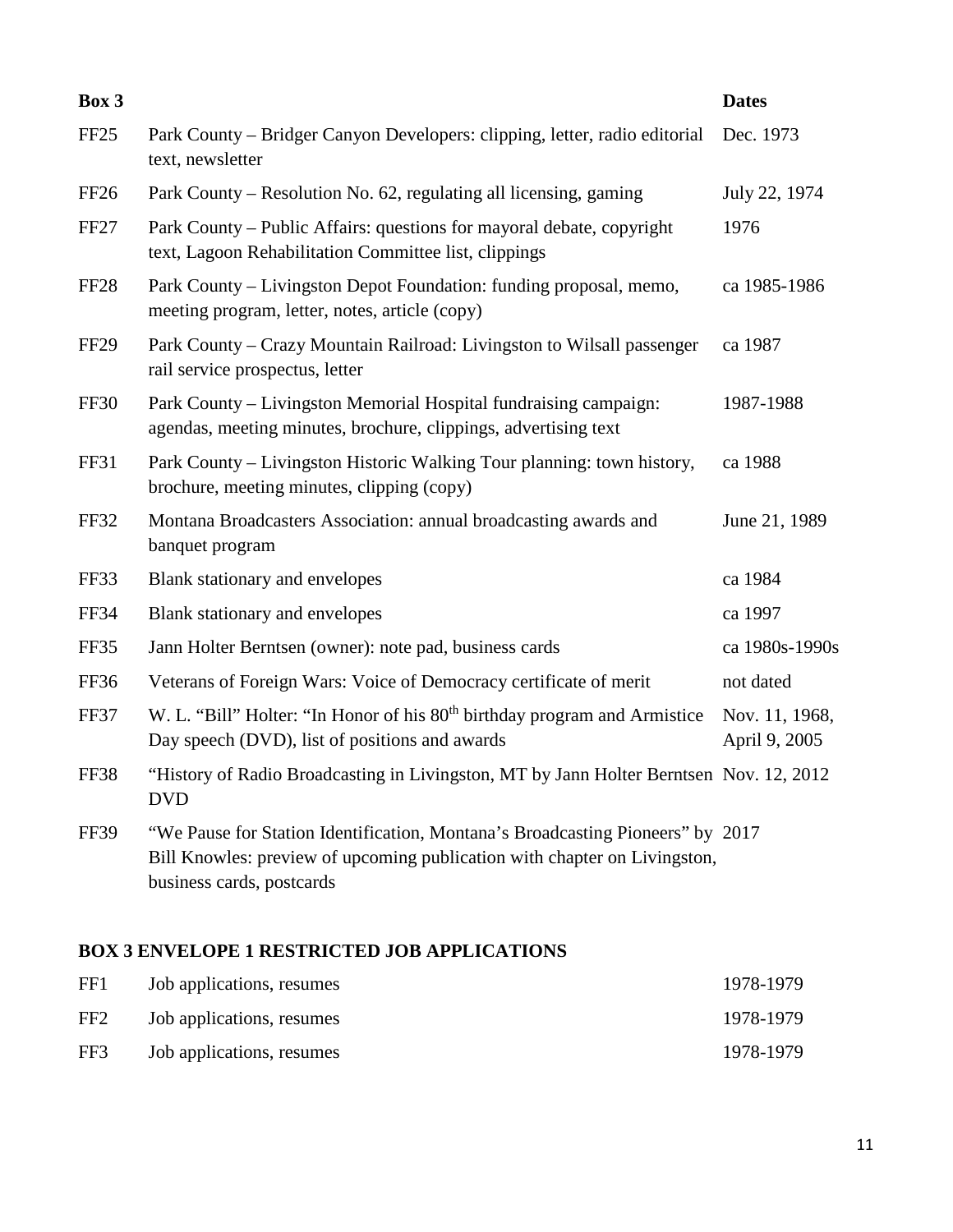|                 | <b>SERIES 2 OVERSIZE</b><br>FOLDER 1 (2017.039.0038)                                                                                                                                                                                                                                                                                                                                                                                                                                                                                                                                                                                                                                                                                                                                                                                                                                                                                                              | <b>Dates</b>             |
|-----------------|-------------------------------------------------------------------------------------------------------------------------------------------------------------------------------------------------------------------------------------------------------------------------------------------------------------------------------------------------------------------------------------------------------------------------------------------------------------------------------------------------------------------------------------------------------------------------------------------------------------------------------------------------------------------------------------------------------------------------------------------------------------------------------------------------------------------------------------------------------------------------------------------------------------------------------------------------------------------|--------------------------|
| Item            | Sony ad featuring image of KPRK radio station                                                                                                                                                                                                                                                                                                                                                                                                                                                                                                                                                                                                                                                                                                                                                                                                                                                                                                                     | 1999                     |
| Item            | Big Fork Eagle newspaper featuring photo of Bill Holter and Jann Holter<br>Lambert (copy)                                                                                                                                                                                                                                                                                                                                                                                                                                                                                                                                                                                                                                                                                                                                                                                                                                                                         | June 2, 1999             |
| Item            | Radio tower blueprint                                                                                                                                                                                                                                                                                                                                                                                                                                                                                                                                                                                                                                                                                                                                                                                                                                                                                                                                             | not dated                |
| Item            | State Highway Commission plat of land required for right-of-way                                                                                                                                                                                                                                                                                                                                                                                                                                                                                                                                                                                                                                                                                                                                                                                                                                                                                                   | not dated                |
|                 | SERIES 3 AUDIO VISUAL MATERIAL (2017.039.0039)                                                                                                                                                                                                                                                                                                                                                                                                                                                                                                                                                                                                                                                                                                                                                                                                                                                                                                                    | <b>DATES</b>             |
| <b>AV BOX 1</b> |                                                                                                                                                                                                                                                                                                                                                                                                                                                                                                                                                                                                                                                                                                                                                                                                                                                                                                                                                                   | <b>TAPES</b>             |
| Tape            | Japanese visit: audio cassette                                                                                                                                                                                                                                                                                                                                                                                                                                                                                                                                                                                                                                                                                                                                                                                                                                                                                                                                    | not dated                |
| Tape            | John's IGA "Winner Olympics" KPRK promo: audio cassette                                                                                                                                                                                                                                                                                                                                                                                                                                                                                                                                                                                                                                                                                                                                                                                                                                                                                                           | Feb. 1988                |
| Tape            | 6005, 6144, 6110, 6158: audio cassette                                                                                                                                                                                                                                                                                                                                                                                                                                                                                                                                                                                                                                                                                                                                                                                                                                                                                                                            | not dated                |
| Tape            | News cast with Bubba story (sister city Livingston, TX): reel to reel tape                                                                                                                                                                                                                                                                                                                                                                                                                                                                                                                                                                                                                                                                                                                                                                                                                                                                                        | ca. 1989                 |
| Tape<br>Tape    | KPRK opening broadcast, Jack Swenson, Musical Bridge, Bob Greer,<br>Paul McAdams thank you to contractors, Bob Greer intro popcorn and<br>Musical on the trail, intro of John Boor chief engineer who built KPRK<br>building, Jack Swenson (Com. Mgr.), Wallace Carl (G.M.) Bob Greer,<br>Florence Miller, Marie Ehgesy, more intros of staff, Dan Miles, Les<br>Swanson, teen time tunes, Walter Carl with Lettie from Livingston Chamber<br>of Commerce, letter from Hinman JC President: reel to reel tape 1<br>C.V. Brown – prime Park County High School, Ark Trauler – music<br>popular in 1947, Frank Olsen - Chief of Police, Swan Olsen - Sheriff of Park<br>County, Peanuts, Bob Greer – blues in the night, Ted Stump – speaking on<br>hospital needs, Web Brown (?), Ed Orleman, Bob Greer South Am. Take it<br>Away, Bob Greer and Jack Swenson – cigar commercial, music bridge, Joy<br>Gleason speaking on radio in education: reel to reel tape 2 | 1947<br>1947             |
| Tape            | SFX Save: reel to reel tape                                                                                                                                                                                                                                                                                                                                                                                                                                                                                                                                                                                                                                                                                                                                                                                                                                                                                                                                       | undated                  |
| Tape            | "Looking Forward Liv.": reel to reel tape                                                                                                                                                                                                                                                                                                                                                                                                                                                                                                                                                                                                                                                                                                                                                                                                                                                                                                                         | 1986                     |
| Tape            | Visitors from Naganohara: reel to reel tape                                                                                                                                                                                                                                                                                                                                                                                                                                                                                                                                                                                                                                                                                                                                                                                                                                                                                                                       | April 18, 9 <sup>2</sup> |
| CDs             | Set of seven CDs, each 1 hour of Country Music, labeled: "American<br>Country Countdown, with Bob Kingsley" through ABC Radio Networks<br>$(2017.039.0034A-G)$                                                                                                                                                                                                                                                                                                                                                                                                                                                                                                                                                                                                                                                                                                                                                                                                    | Dec. 30-31, 1995         |
| Tape            | "11 & 12c Championship Game": cassette tape in plastic container<br>(2017.039.0045)                                                                                                                                                                                                                                                                                                                                                                                                                                                                                                                                                                                                                                                                                                                                                                                                                                                                               | not dated                |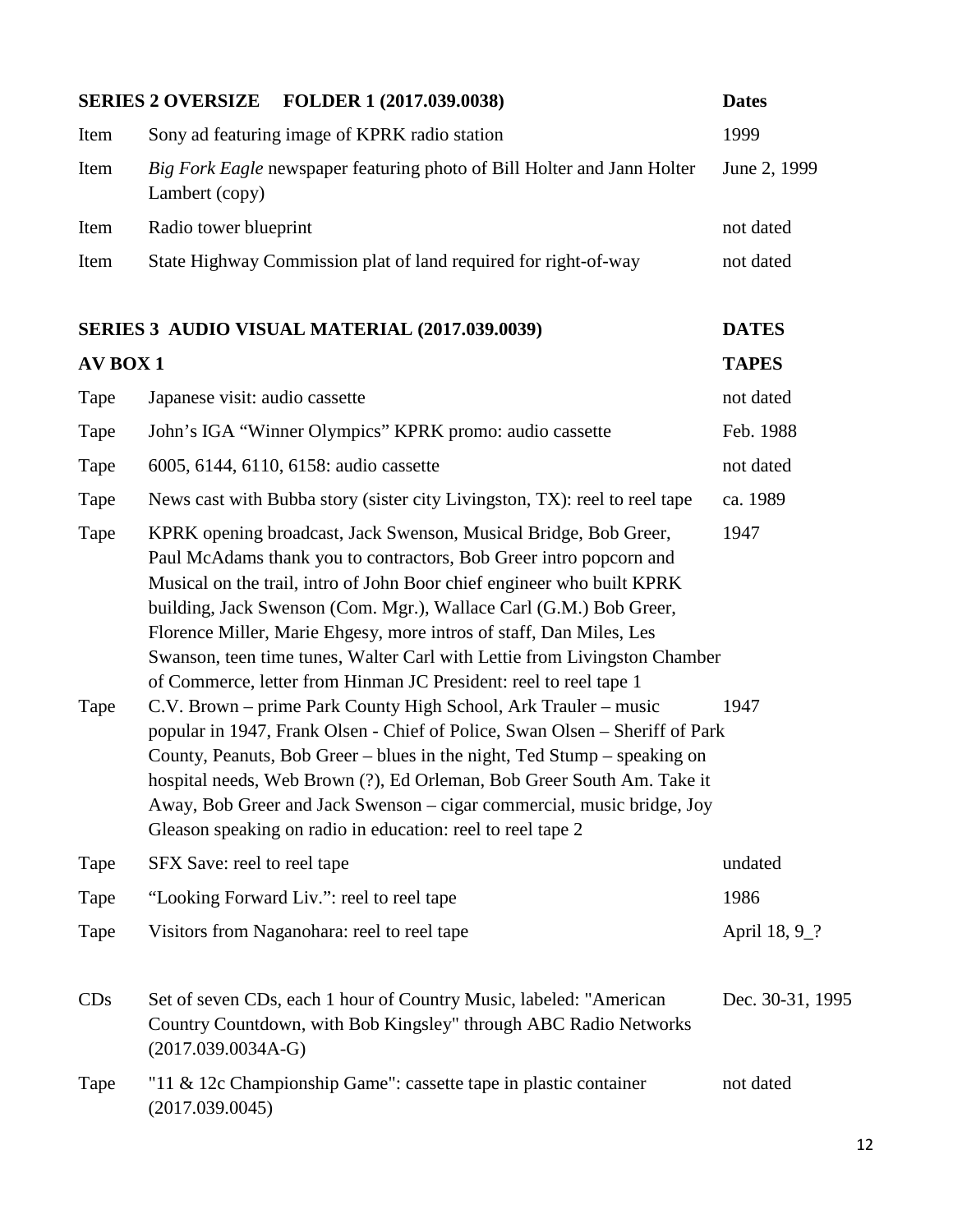### **AV BOX 2 TAPES**

| Tape  | "Radio Advertising Bureau" "RADIO" and "I Saw It on The Radio"<br>National Pro-Radio Ad Campaign: audio tape in box (2017.039.0046) | June 1, 1986-<br>May 31, 1987 |
|-------|-------------------------------------------------------------------------------------------------------------------------------------|-------------------------------|
| Tapes | Radio Concepts Inc. "Home Sweet Home Customs by Don Knotts KPRK":<br>2 audio tapes in boxes (2017.039.0042A-B)                      | not dated                     |
| Tape  | "Bubba Days" KPRK Radio: 1 audio tape in box (2017.039.0042C)                                                                       | 1989                          |
| Tape  | "State Tournament 2/22-2/24 Ranger Game #2": cassette tape in<br>plastic box (2017.039.0052)                                        | Feb. 22-24                    |
| Tape  | "KPRK / Local Promo" .40: cartridge tape (2017.039.0053)                                                                            | not dated                     |
| Tape  | "KPRK / Local Promo": cartridge tape (2017.039.0054)                                                                                | not dated                     |
| Tape  | "High Grade Pawn Brokers Jingle 'The Lone Arranger' 20 SEC DONUT"<br>1 cartridge tape (2017.039.0055)                               | not dated                     |
| Tape  | "Local News for Oct. 7th, PM only; Cart one Q: this 5 min BDH":<br>cartridge tape (2017.039.0056)                                   | Oct. 7, $\_\_$                |
| Tape  | "4630 McDonalds Beanie Babies: QKPRK :40 6/7-11: cartridge tape<br>(2017.039.0057)                                                  | June 7-11, $\_\_$             |
| Tape  | "Tribute to Jack, Play at 1:28 pm": reel to reel tape $(2017.039.0018)$                                                             | not dated                     |

## **SERIES 4 PHOTOGRAPHS**

Please note that a representative number of photographs in each subject folder are cataloged and digitized and available in PastPerfect at the museum. The below list includes the number of photos in each folder.

| Photo  | Vertical panorama of workman climbing radio tower: 1 black & white<br>photograph (2017.039.0041)                                                                                                            | not dated       |
|--------|-------------------------------------------------------------------------------------------------------------------------------------------------------------------------------------------------------------|-----------------|
| Photo  | KPRK station building with workman climbing tower in the background:<br>1 large black & white photograph, 20" x 11" (2017.039.0042)                                                                         | not dated       |
| Photo  | "Actual broadcast of the program originated over the Mutual Broadcasting Aug. 19, 1947<br>System by KPRK contest. Broadcast is on stage of Strand Theatre": 1 black<br>& white photograph $(2017.039.0050)$ |                 |
| Photos | KPRK building including aerial view: 4 photographs, 2 black $\&$ white,<br>2 color prints. 2 black & white postcards (2017.039.0058)                                                                        | 1946, not dated |
| Photo  | KPRK Opening broadcast: 1 black $&$ white photograph (2017.039.0059)                                                                                                                                        | 1947            |
| Photos | Past owners of KPRK, Bill Holter memorial service program, and Holter's                                                                                                                                     | 1947-1999       |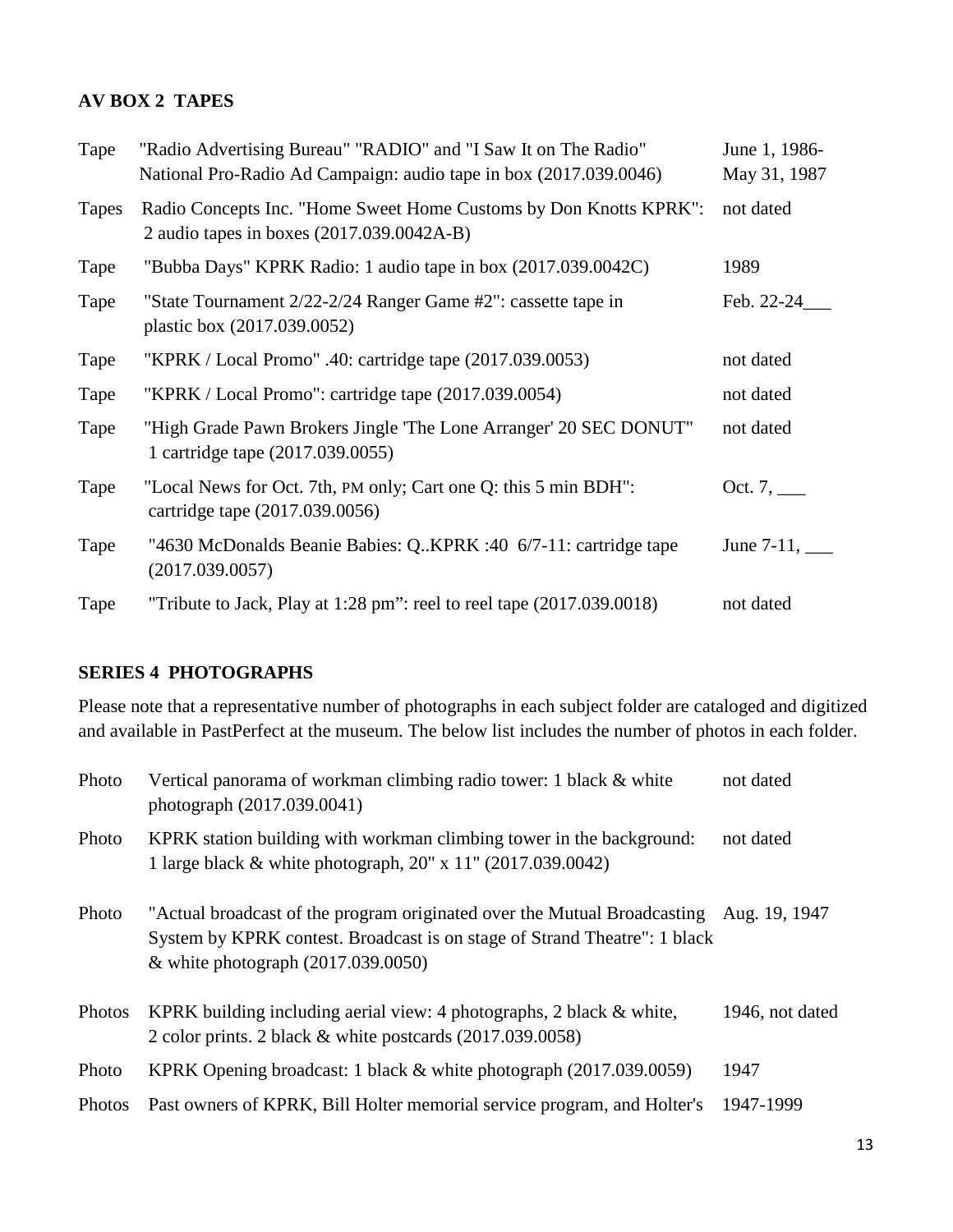|        | 2002 Montana Broadcasters Assoc. Hall of Fame induction: 5 black & white<br>Photos. KPRK Radio National Register of Historical Places and "Bill"<br>Holter memorial easel: 2 color photos (2017.039.0060) |                 |
|--------|-----------------------------------------------------------------------------------------------------------------------------------------------------------------------------------------------------------|-----------------|
| Photo  | A wall collage of microphone, envelopes, and hand drawn map of KPRK<br>coverage area: 3 black & white photographs (2017.039.0061)                                                                         | Not dated       |
| Photos | Interior of the Strand Theater: 1 black & white photograph, patrons lined up 1952<br>outside theater to purchase tickets: 1 black & white photograph<br>(2017.039.0062)                                   |                 |
| Photos | KPRK Farm and Home Show Baking Contest: 11 black & white<br>photographs (2017.039.0063)                                                                                                                   | ca. 1957        |
| Photos | KPRK Farm & Home Show Exhibitors: 6 black & white photos of<br>exhibitors and attendees (2017.039.0064)                                                                                                   | ca. 1957        |
| Photos | KPRK Farm & Home Show Exhibitors: 12 black & white photographs<br>(2017.039.0065)                                                                                                                         | ca. 1957        |
| Photos | KPRK Farm & Home Show Exhibitors: 7 black & white photographs<br>(2017.039.0066)                                                                                                                          | ca. 1957        |
| Photos | KPRK 10th Anniversary Celebration: 2 black & white photographs                                                                                                                                            | 1957            |
| Photos | KPRK Farm & Home Show Exhibitors: 11 black & white photographs<br>(2017.039.0068)                                                                                                                         | 1957            |
| Photos | KPRK personnel, American Legion presenting certificate:<br>13 black & white photographs (2017.039.0069)                                                                                                   | not dated       |
| Photos | Events covered by KPRK – Livingston Welcomes Frank Hemingway,<br>Ground breaking for new hospital, Mrs. Montana, Diane Boom with Jack<br>Hinman: 10 black & white photographs (2017.039.0070).            | not dated       |
| Photos | KPRK Bonus Dollar Auction: 2 black & white photographs<br>(2017.039.0071)                                                                                                                                 | not dated       |
| Photos | Parade possibly honoring Frank Hemingway, Radio Announcer: 4 black &<br>white photographs $(2017.039.0072)$                                                                                               | 1957            |
| Photo  | Paul McAdam attending National Community Television Association<br>Inc. 7th Annual Convention: 1 black $&$ white photograph (2017.039.0073)                                                               | not dated       |
| Photos | KPRK Crazy Days: 4 color and 1 black and white photographs<br>(2017.039.0074)                                                                                                                             | 1962, not dated |
| Photos | Audience commentators on KPRK: 6 black and white photographs<br>(2017.039.0075)                                                                                                                           | Mar. 1967       |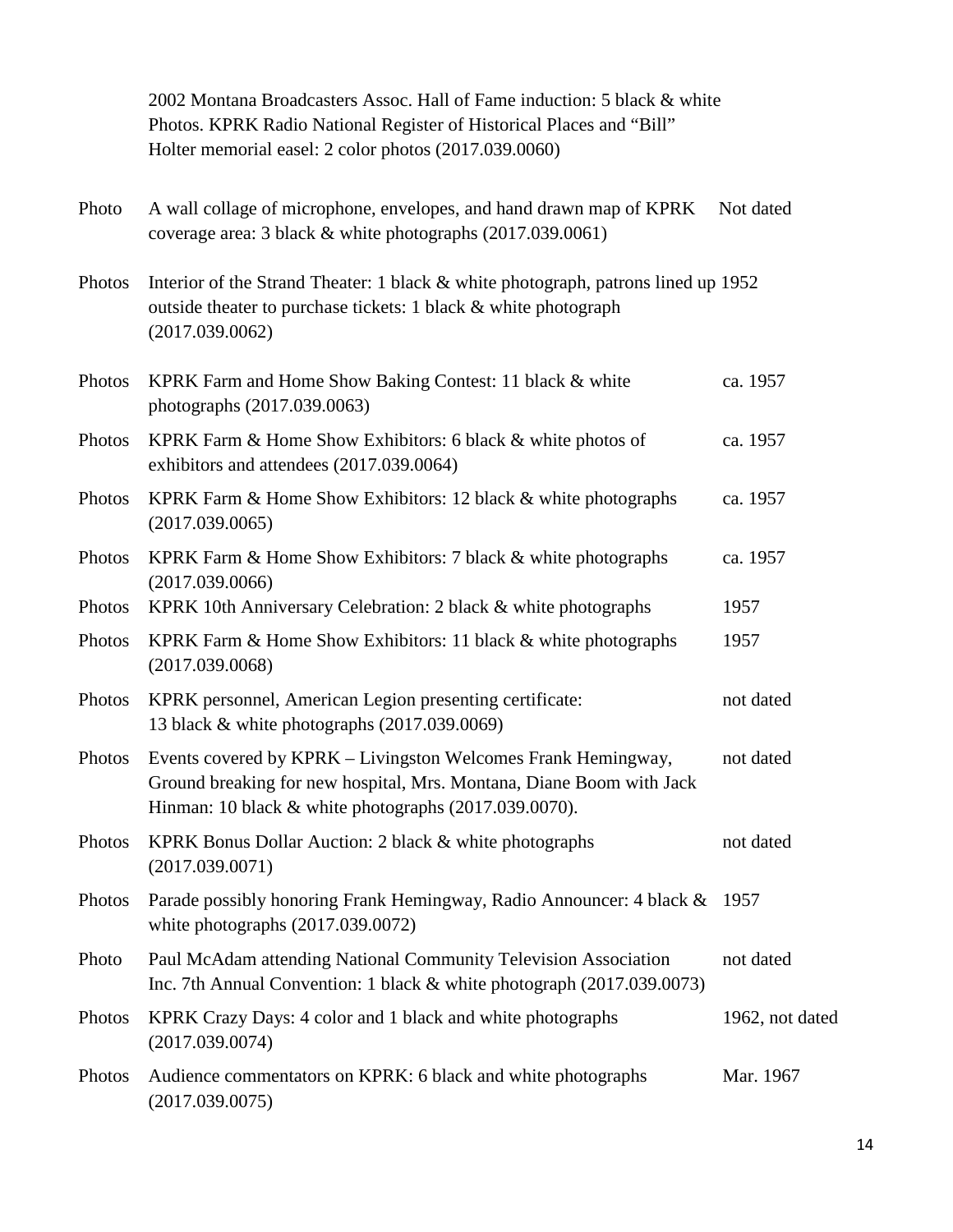| Photos | New Owners and on-location activities: 39 color and 37 black and white<br>photographs (2017.039.0076)                           | 1960, not dated |
|--------|---------------------------------------------------------------------------------------------------------------------------------|-----------------|
| Photos | 1974 flood at KPRK location: 5 color photographs (2017.039.0077)                                                                | 1974            |
| Photos | KPRK Crazy Days Balloon Drop: 4 color photographs (2017.039.0078)                                                               | 1978            |
| Photos | Demolition Derby: 7 color photographs (2017.039.0079)                                                                           | 1978            |
| Photos | Birthday Party January: 17 color photographs (2017.039.0080)                                                                    | 1979            |
| Photos | Worm Day: 38 color photographs (2017.039.0081)                                                                                  | 1978-1979       |
| Photos | Interior of KPRK: 13 color photographs (2017.039.0082)                                                                          | not dated       |
| Photos | 4th of July Parade: 7 color photographs (2017.039.0083)                                                                         | 1979            |
| Photos | Jello Jump: 7 color photographs (2017.039.0084)                                                                                 | not dated       |
| Photos | KPRK Hot Dog Day and Model T Race: 2 color photographs<br>(2017.039.0090)                                                       | 1979, not dated |
| Photos | Remodeling and Remodeling Party: 19 color photographs (2017.039.0091)                                                           | not dated       |
| Photos | Mother's Day Lunch: 8 color photographs (2017.039.0092)                                                                         | 1980            |
| Photos | Jann Holter: 2 color photographs (2017.039.0093)                                                                                | 1985-1986       |
| Photos | Bubba Haley's visit from Livingston, TX: 23 color photographs<br>(2017.039.0094)                                                | Mar. 1989       |
| Photos | 1996 Flood: 22 color photographs (2017.039.0095)                                                                                | 1996            |
| Photos | KPRK Warehouse Fair: 11 color photographs (2017.039.0096)                                                                       | not dated       |
| Photos | 1997 Flood Spanning From Highway 89 North Bridge to Emigrant Bridge<br>in Paradise Valley: 44 color photographs (2017.039.0097) | June 6, 1997    |
| Photos | KPRK sponsored events: 10 color photographs (2017.039.0098)                                                                     | not dated       |
| Photos | Two contest winners: 4 color photographs (2017.039.0099)                                                                        | not dated       |
| Photos | Office personnel: 4 color photographs (2017.039.0100)                                                                           | not dated       |
| Photo  | KPRK station building at sunrise: color photograph (2017.039.0102)                                                              | not dated       |
| Photo  | KPRK Radio as listed in the National Register of Historic Places, framed                                                        | not dated       |
|        | (2017.039.0103)                                                                                                                 |                 |

## **SERIES 5 OBJECTS**

Object Distortion Meter, manufactured by Barker & Williamson, Inc. Upper Darby, PA, black metal electrical box with 8 dials and 1 gauge-reader (2017.039.0001)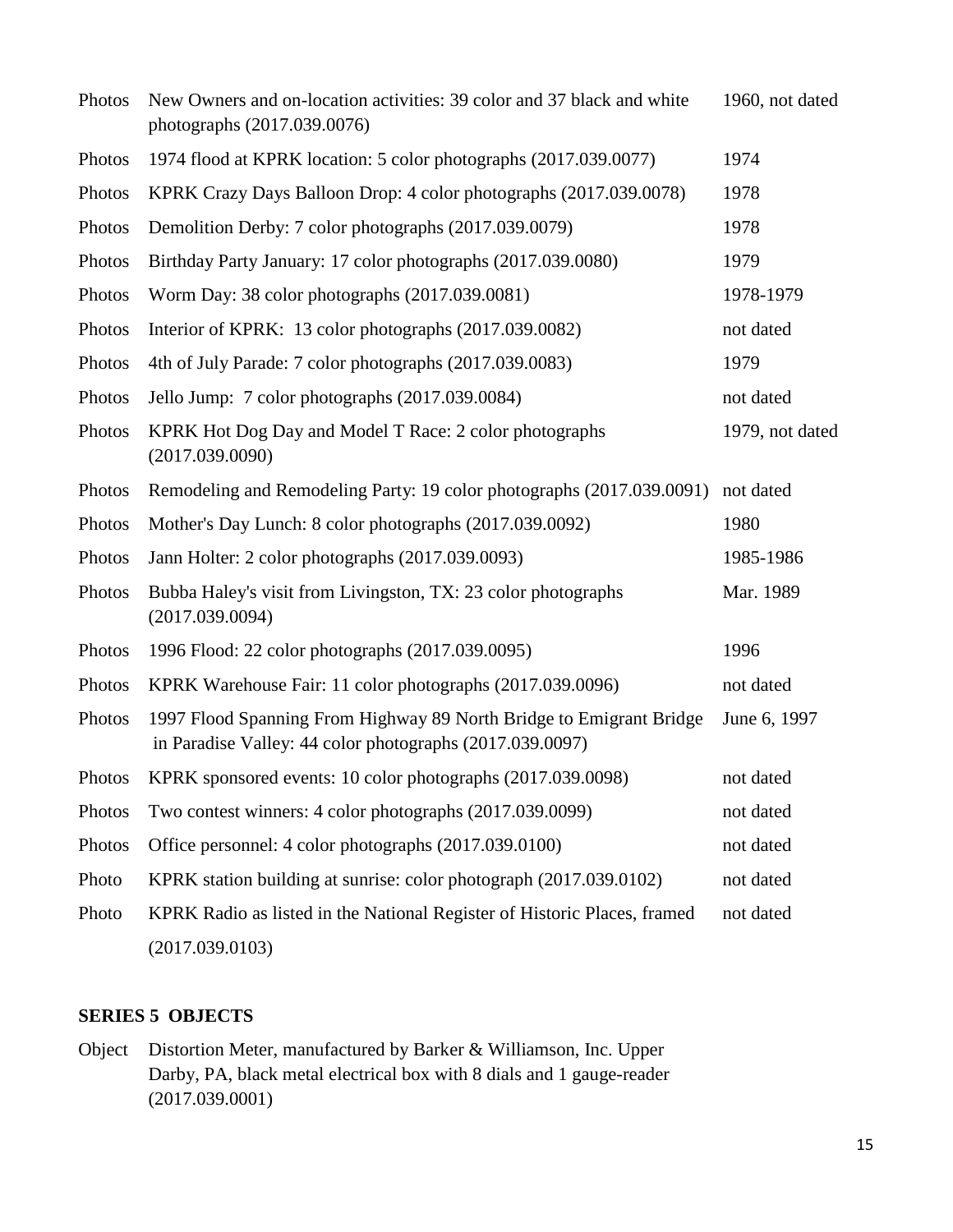| Object | Radio equipment: pre-amp 4 channel tube mixer, model 86, manufactured<br>by Western Electric (2017.039.0002)                                             | ca 1938          |
|--------|----------------------------------------------------------------------------------------------------------------------------------------------------------|------------------|
| Object | Portable volume unit for radio studio, a gray metal box with four black knobs<br>and a Western Electric gauge on beveled front (2017.039.0003)           |                  |
| Object | Audio Oscillator, Barker & Williamson Inc; model 200; serial 642<br>(2017.039.0004)                                                                      |                  |
| Object | Spotmaster 2100 cartridge player/recorder for recording 30 and 60 second<br>radio spots, manufactured by Broadcast Electronics (2017.039.0005)           |                  |
| Object | Truetone radio, table model, white bakelite exterior (2017.039.0006)                                                                                     |                  |
| Object | General Electric radio, table model, aqua plastic with clock (2017.039.0007)                                                                             |                  |
| Object | Portable Crosley phonograph in a brown faux leather case speed may be<br>adjusted for 33 45 and 78 records (2017.039.0008)                               | 2001             |
|        | Objects Two ball caps, black with braided cord at back of bill, "KPRK with<br>lightning bolt, 1340 AM, Livingston, Montana" on the front (2017.039.0013) |                  |
| Object | Ball cap, black with braided cord at back of bill, "KPRK 1340 AM" on the<br>front of cap (the "K"s are images of cowboy boots) (2017.039.0014)           |                  |
| Object | Glazed, ceramic image of the KPRK building, white with black details<br>by artist Tandy Riddle. (2017.039.0015)                                          | 1997             |
| Object | Intermountain Network, Montana News Award, Jann Berntsen, KPRK,<br>Livingston wooden plaque (2017.039.0016)                                              | Sept. 1985       |
| Object | Corporate seal, KPRK, Inc. Montana, stainless steel in black box<br>(2017.039.0017)                                                                      | not dated        |
| Object | Guest book for KPRK Open House (2017.039.0019)                                                                                                           | January 27, 1980 |
|        | Object Realistic audio power meter, APM-100 (2017.039.0020)                                                                                              |                  |
| Object | Detached top of a Dwyer Wind Speed Indicator with Beaufort Scale<br>markers from "calm" to "hurricane" (2017.039.0021)                                   |                  |
| Object | Johnson CB Ham Radio microphone, model CM17K (2017.039.0022)                                                                                             |                  |
| Object | Portable radio and tape cassette player, AM/FM Stereo-Mate Realistic<br>(2017.039.0023)                                                                  |                  |
| Object | Cassette recorder CTR-112 from RadioShack; portable, loaded with one<br>cassette tape titled, " Teach Yourself Beginner's Spanish." (2017.039.0024)      |                  |
| Object | RadioShack set of earphones (2017.039.0025)                                                                                                              |                  |
| Object | Fidelipac Blank-IT magnetic tape eraser, hand-held (2017.039.0026)                                                                                       | 2001             |